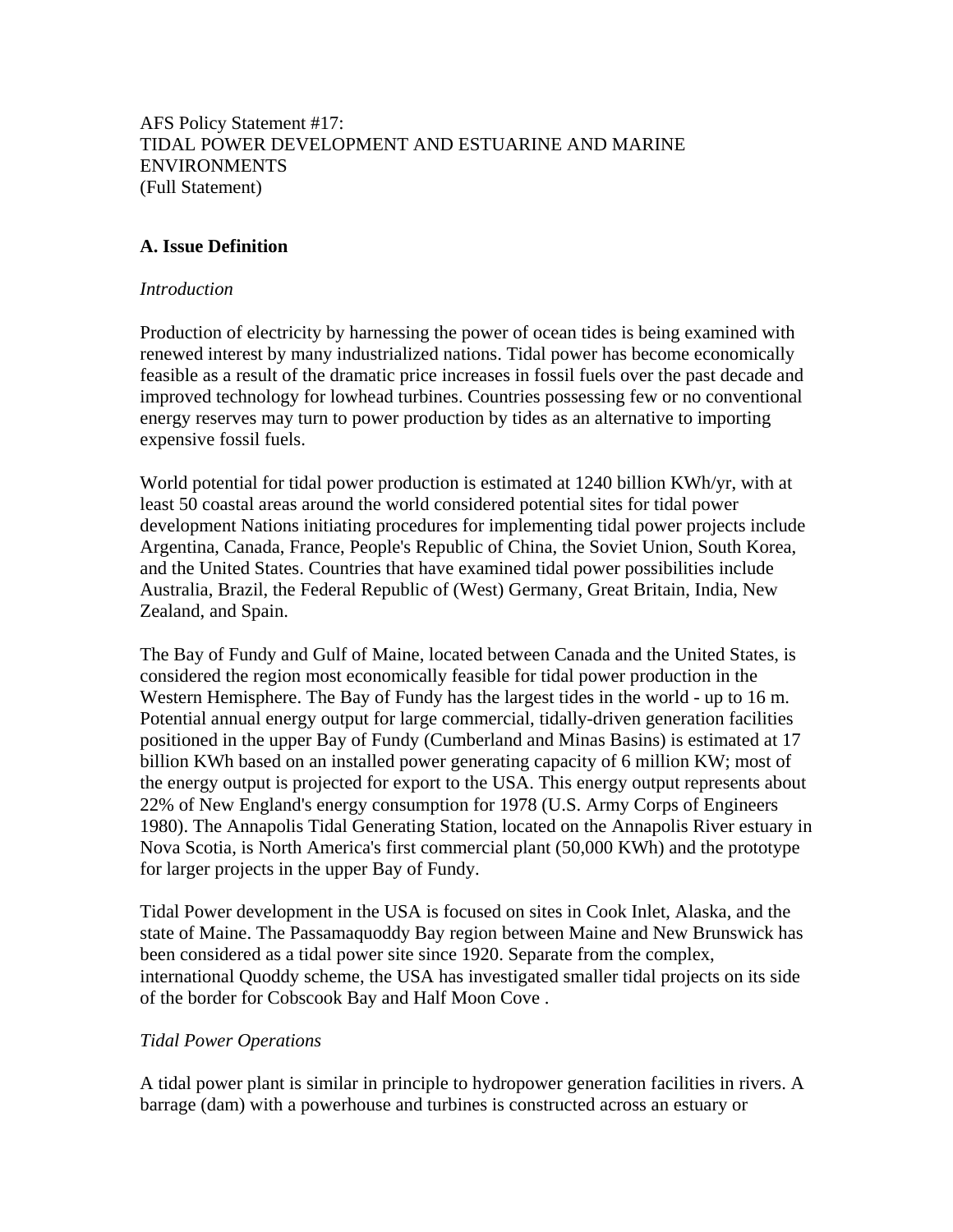embayment to form a basin (headpond) of sufficient size to allow production of electricity over a reasonable period. Basic so design configurations are: (1) single basin, single effect; (2) single basin, double effect; (3) linked basin; and (4) paired basin. The single basin, single effect configuration is the oldest form of tidal power generation**,**  dating to the tide mills of western Europe in the Middle Ages. Usually the basin is allowed to fill during flood tide through floodgates and powerhouse, with turbines spinning freely. Power is produced on ebb tide. The Annapolis Tidal Generating Station is operated in this manner. The single basin, double effect method of operation is similar to the LaRance power plant in France, which produces power on both flood and ebb tides. A linked basin configuration involves two more or less contiguous basins operated together as a high pool-low pool combination. The high pool is allowed to fill on flood tide. Power is generated by releasing water through turbines from pool one to pool two, and again through turbines from pool two to the ocean. Paired basin designs are two single basin, single effect schemes which are interconnected electrically. This configuration allows more flexibility in operation of the plants in meet market demands . Tidal power generation also can be used in combination with pumped-storage principles or nuclear power plants to provide on-peak power generation .

#### *Statement of the Issue*

Environmental concerns are an issue with tidal power, as developments may encompass large embayments and affect wide geographic areas. While specific concerns vary, environmental effects include possible alterations of primary and secondary productivity in coastal waters, fish mortality, sea level fluctuations, local weather patterns, and local and regional socio-economic structure.

For some nations, the benefits of tidal power -nay outweigh environmental concerns. Considering both the demonstrated and potential impacts of conventional electrical generation systems on the atmosphere and aquatic resources, tidal power offers several advantages. The energy source for tidal power is renewable, available locally (thus avoiding the problems and expense of transporting fuel), and not a producer of byproducts such as radioactive waste, thermal effluent, or noxious hydrocarbons. Tidal power proponents list secondary benefits, such as flood control, improved recreational facilities, aquaculture potential, improved infrastructure, and development of secondary industry after construction of the tidal barrage. The LaRance tidal power project in France, for example, resulted in the permanent removal of 1,500,000 ml of water from the Rance River, and the loss of 75 hectares of estuary. No pre- or post -construction studies were conducted to determine effects of construction and plant operation on the estuarine environment.

Recent research indicates that environmental changes could affect natural resources over a wide geographic area. Altered habitats should benefit some aspects of the aquatic community while causing problems for others.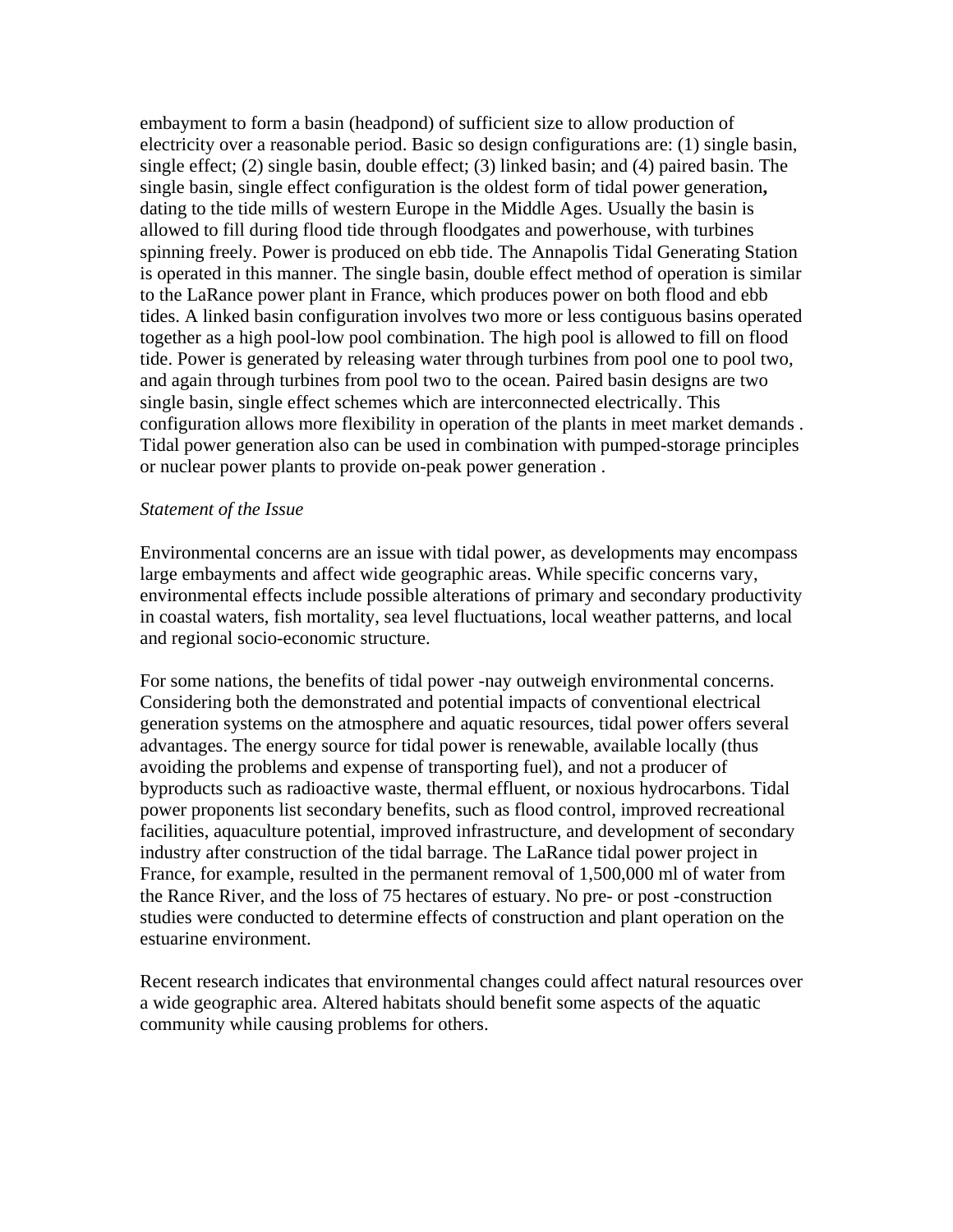## **B. Environmental Effects**

*Seaward of the Barrage* 

As a result of removing energy from the tide and reducing the volume of seawater exchange across the barrage site, water circulation patterns and the tidal regime will be altered both behind and seaward of the barrage. The resultant physical changes to an estuary could influence a large geographic area. For example, computer modeling of potential tidal change in the Bay of Fundy indicates that tidal amplitude just seaward of a barrage could be reduced up to 30 cm (depending on the barrage site) and be increased 10-15 cm at sites up to 500 km distant from the barrage**.** Damming the headwaters of the Bay of Fundy will reduce the free period of tidal oscillation of the Bay of Fundy-Gulf of Maine system from 13 hours closer to 12.4 hours, the natural oscillation period, and cause the waters in the system to oscillate near the natural resonance period, thereby increasing tidal amplitude. The corresponding higher high tides would submerge a narrow but substantial (1,680 ha) portion of the Maine coast. Long-term storm damage is anticipated to be correspondingly greater in this region.

# *Behind the* Barrage

The tidal range in the headpond will be reduced but mean water level will be increased. Under these conditions, the water column in the tidal basin will undergo increased stratification, producing greater extremes in surface temperatures and more ice cover in temperate climates. In turbid coastal environmentals, turbidity should decrease and sedimentation, at least in certain locations, should increase. Reduced storm surges and extreme tides could diminish flooding and erosion. Changes in tidal amplitude may alter groundwater drainage and cause changes in local climatic conditions. Higher mean water levels could interfere with drainage of diked land and cause changes in the elevation and distance from the coast of the saltwater/freshwater boundary. Because of the importance of air-sea interaction, local climate regimes such as number of fog days, amount of precipitation, and length of growing season, may be affected. Basins suitable for tidal power development usually are in regions receiving municipal, agricultural, and industrial wastes. Since flushing time would be decreased in the headpond, effluent disposal and assimilation problems could develop.

Changes in turbidity and sedimentation patterns could have major impacts on biotic communities in the headpond by increasing phytoplankton production, reducing saltmarsh inundation, and shifting species compositions. Sedimentation could decrease the intertidal area, impacting local intertidal shellfish fisheries. Sedimentation will kill clams and potentially damage existing fisheries, yet increased water temperatures should increase production of surviving shellfish . The ultimate effect of these two counteracting forces will be decided largely by the physical attributes of each site. Except for the immediate and possible permanent shifts in distribution and abundance of certain species, many believe overall production of benthos and zooplankton in the headpond will not be appreciably altered by construction of tidal barrages.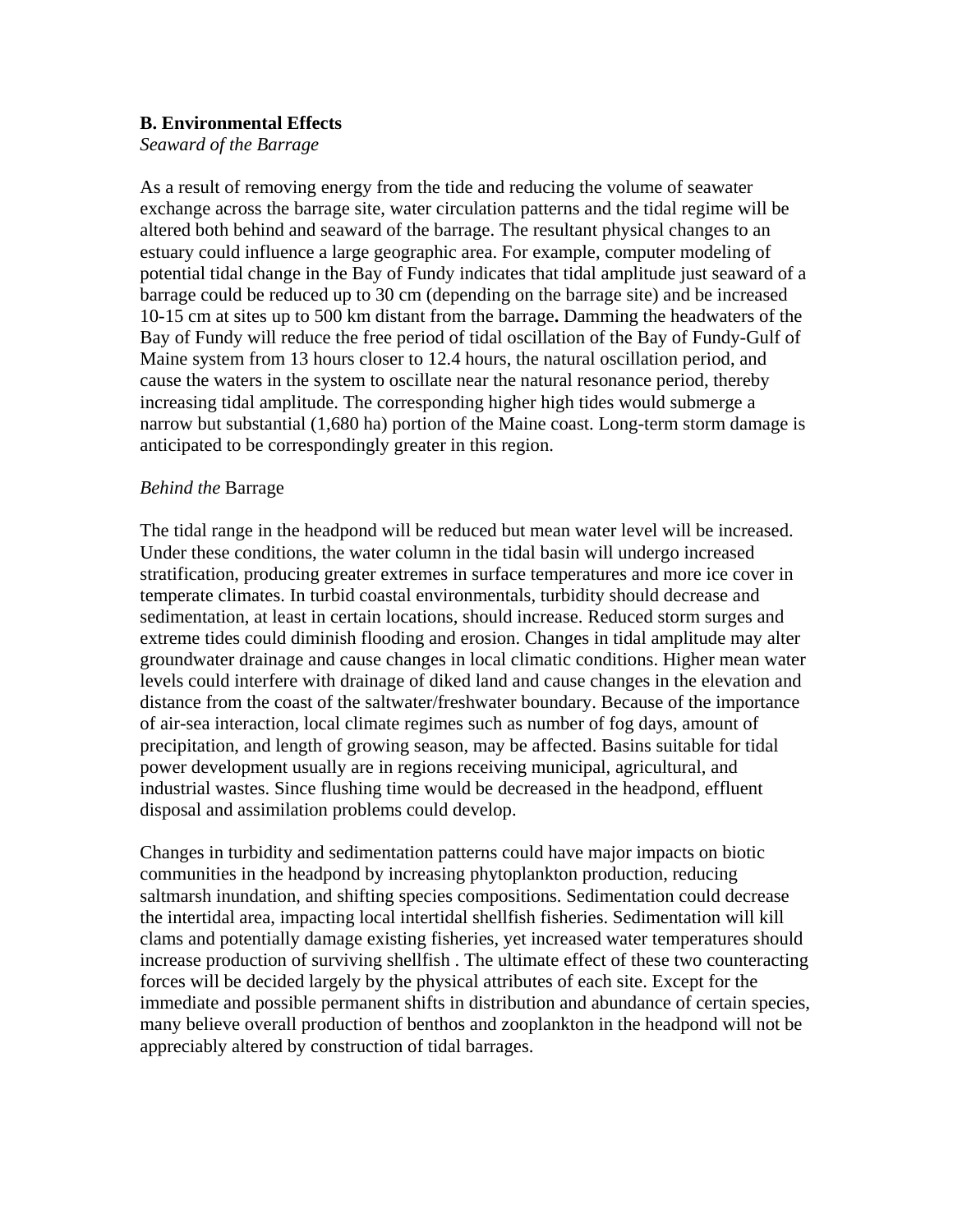#### *Fish* Stocks

Studies on fisheries impacts caused by tidal power development are few and opinions concerning effects are varied, although some authors seem to anticipate little impact. There seems to have been no appreciable change in the fish community or fisheries of the LaRance region. However, the area had an extremely small fishery and no professional fishermen after 1960. Tidal power impact on fisheries will be greatest in regions where fish are abundant and fish passage is repeated by the same population many times over the year. Small tidal dams may be relatively benign, particularly if fish passage is a cause for concern only during a few short intervals each year.

Introducing hydraulic turbines into an estuarine environment will create the problems inherent to fish passage associated with riverine power installations, with several important exceptions: the estuarine environment contains larger fish populations, larger fish species, and marine mammals. Potential impact of organisms passing through the draft tube of the turbine will depend on the engineering design of the turbine such as rotation speed, blade and hub diameter, and presence or absence of wicket gates. The actual striking of a fish by a blade is a probability, based on water length and fish length. Under present design specifications the incidence of turbine blades striking fish varies from 1 to 50% for fish of 10 to 200 cm in length. Incidence of gas bubble disease and the effect of sudden pressure change on sensitive stages of larval fishes must also be considered. Knowledge of these factors is woefully inadequate, and it seems unlikely that engineering methodology developed for fish by-pass in rivers can deal with the tremendous volume of water moving through a tidal barrage. Migrating and transient fish populations will move with each tidal exchange, causing fish to pass through the turbines a number of times.

Looking beyond problems inherent with turbines, changes in the hydrography of a tidal basin by construction of a tidal barrage have potential nearfield and farfield effects, none of which are wholly predictable. Certainly among these changes could be altered migration routes and changes in availability of food organisms for fish. Development of tidal power at certain sites may benefit certain species, or be a disaster to some fisheries. It also is possible that less desirable species may benefit, or that impacts on highly-migratory stocks will be felt over the entire range of the species. Each potential tidal power site must be examined carefully by fisheries scientists so that knowledgeable decisions on tidal power development can be made.

## **C. Needed Actions**

The American Fisheries Society (AFS) is concerned with the potential impacts of dams and power structures on aquatic resources. Like other energy development projects, tidal power has certain environmental costs or impacts associated with the benefits. Evidence suggests these impacts could be far-reaching and alter physical and biological systems. AFS recommends the following actions be taken to increase awareness of potential environmental consequences of largescale tidal power development in order to minimize damage to fisheries and aquatic resources: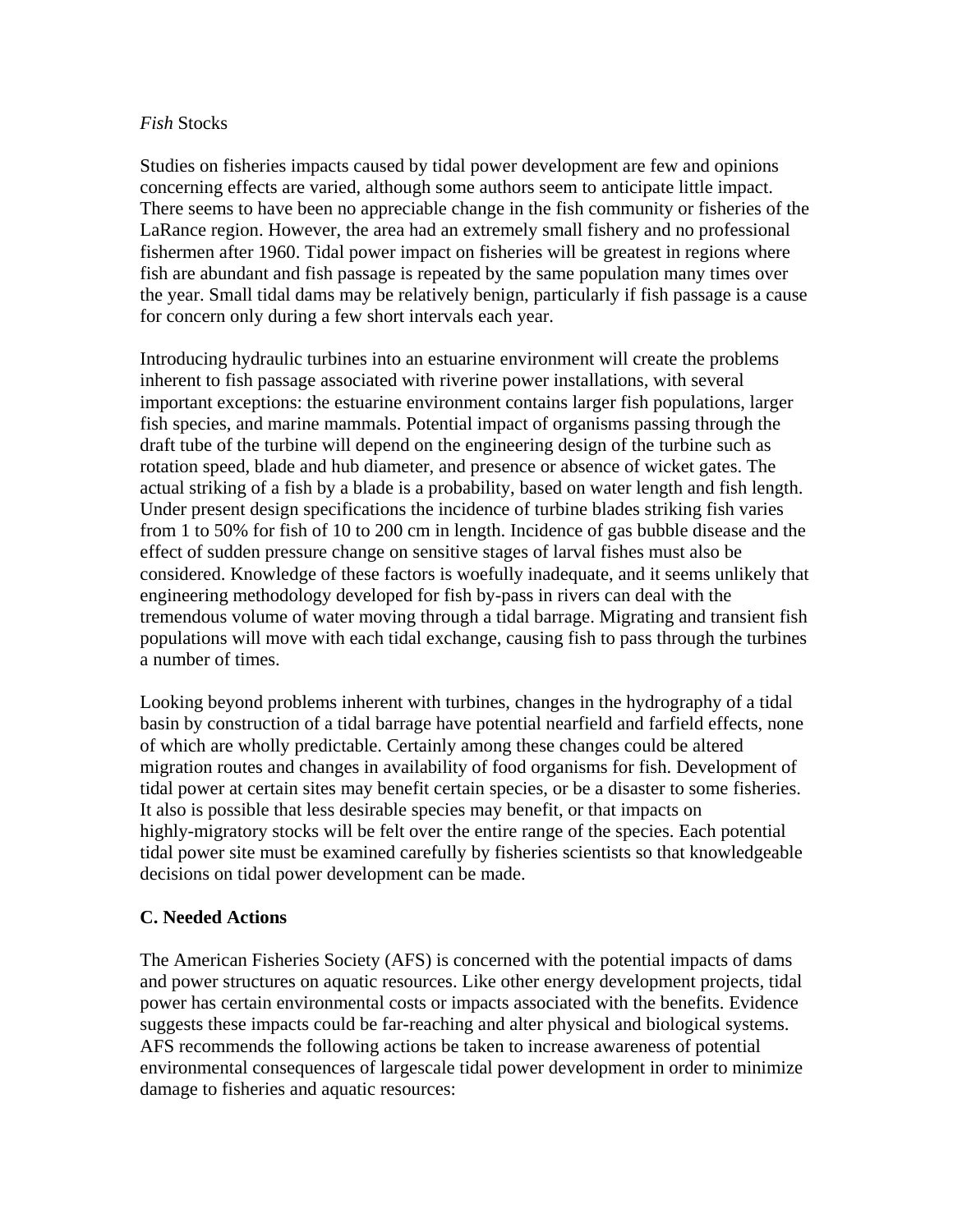1. Available information regarding pre- and post-construction at existing tidal power sites should be compiled and synthesized so it can be used to estimate, at least on a gross scale, potential effects of proposed projects. As an example of information compilation, see the Bay of Fundy Environmental and Tidal Power Bibliography, which provides a comprehensive list of references on environmental characteristics of the Bay region, environmental impact studies, and engineering and economic aspects of tidal power. As an example of information synthesis, see the National Oceanic and Atmospheric Administration (NOAA) report assessing ocean thermal energy conversion technology on oceanic fishery resources.

2. Potential impacts cover a wide array of organisms and ecological interactions (benthic, aquatic, and terrestrial); thus, AFS encourages all relevant federal and state agencies to become involved and consider preparing policy statements on tidal power, regardless of their regulatory jurisdiction over the project. Transboundary effects of projects may require agency participation from more than one country. Appropriate coordinating bodies could be the National Advisory Committee on Oceans and Atmosphere, Office of Technology Assessment of the Congress of the United States, National Research Council of Canada, or the International Joint Commission. Because consideration of tidal power development is global in nature, AFS also should encourage adoption of policy guidance in the international environmental arena, perhaps with one of the specialized organizations of the United Nations serving as the coordinating body.

3. AFS members should encourage management-oriented decisions based on scientific evidence and be cautious of alarmist reactions or emotional response to proposed projects. In this regard, AFS should support programs designed to produce information needed to develop scientifically rigorous management recommendations.

4. AFS should encourage long-term funding to determine ecosystem effects of tidal power (i.e., before and after construction). Funds from all sources (federal, state/provincial, private) should be solicited for these studies. Effect could be far-reaching and, thus, analyses should be regional in scope. Design and implementation of such studies should follow the conceptual approach outlined by the Ocean Sciences Board of the National Academy of Sciences.

5. Response to proposed tidal power projects should be similar to that for other large-scale construction projects: developers should be responsible and financially capable of preparing detailed Environmental Impact Statements and conducting pre- and post-operational studies on a long-term basis. In conjunction with these efforts, resource researchers and managers should be involved with all stages of tidal power development: feasibility studies, examination of alternatives, pre-operation baseline studies, mitigation projects during and after construction. and post -operational monitoring.

6. Fishery workers need greater understanding of the effects of turbines on fish. AFS should encourage better cross discipline discussion on the effects of tidal power projects among engineers and fishery biologists.